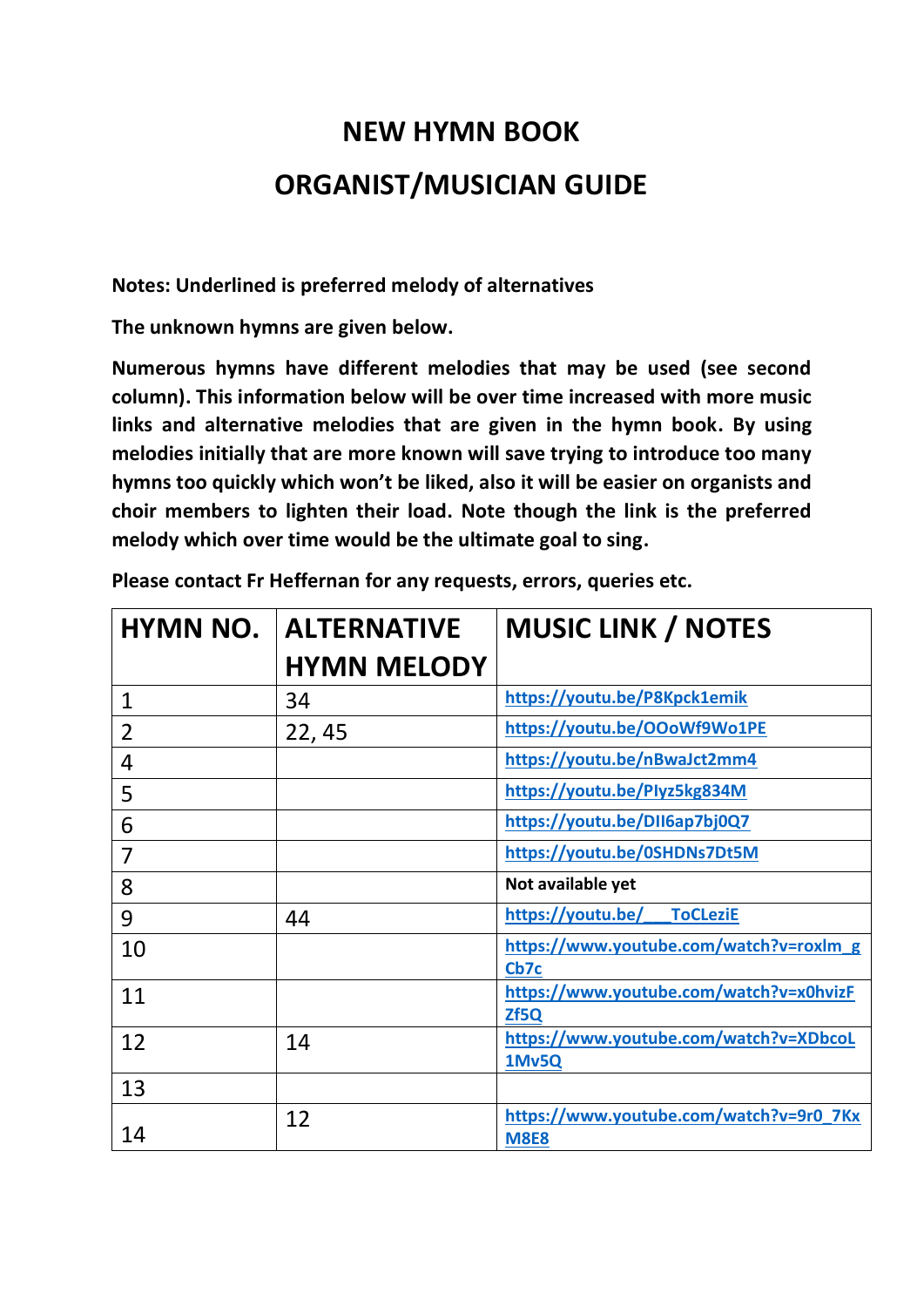| 15 |              | https://www.youtube.com/watch?v=mm2Y1<br>nPjmqk        |
|----|--------------|--------------------------------------------------------|
| 16 | 43, 31, 63   |                                                        |
| 17 |              | https://www.youtube.com/watch?v=UKByTfi<br><b>HOFE</b> |
| 18 |              | https://www.youtube.com/watch?v=q3pGwl<br>F6vQg        |
| 19 |              |                                                        |
| 20 |              | https://www.youtube.com/watch?v=Snf1FiB<br><b>SLvY</b> |
| 21 |              | https://www.youtube.com/watch?v=8swy9c<br><b>M4XAE</b> |
| 22 | 45           | https://www.youtube.com/watch?v=OOoWf<br>9Wo1PE        |
| 23 |              | https://www.youtube.com/watch?v=vpfu2Pr<br>3YXE        |
| 24 |              | https://www.youtube.com/watch?v=9LMQf<br>Op9w8k        |
| 25 |              | https://www.youtube.com/watch?v=nA3j1F<br>QY4dk        |
| 26 |              | https://www.youtube.com/watch?v=j8Iqqqaj<br><b>EbU</b> |
| 27 | 20, 32, 39   | https://www.youtube.com/watch?v=q4vale<br>wyd c        |
| 28 |              | Not available yet                                      |
| 29 | 11, 37       | https://www.youtube.com/watch?v=ITEr-<br>ZosC08        |
| 30 | 79           | https://www.youtube.com/watch?v=KLqezg9<br>dWiQ        |
| 31 | 16, 43,      | https://www.youtube.com/watch?v= d9ipl<br><b>WIRU8</b> |
| 32 | 39, 27       |                                                        |
| 33 |              | <b>Proper tune</b>                                     |
| 34 | $\mathbf{1}$ | <b>Lucerna Laudoniae</b>                               |
| 35 |              | Not available yet.                                     |
| 36 |              | https://youtu.be/fiVhLUOcwl8                           |
| 37 |              | https://www.youtube.com/watch?v=wc65Pk<br>dKz1s        |
| 38 | 125, 15      | https://www.youtube.com/watch?v=gbrUygT<br>dMdI        |
| 39 | 27           | https://www.youtube.com/watch?v=101lrg2<br>2 E         |
| 40 | 15, 38       |                                                        |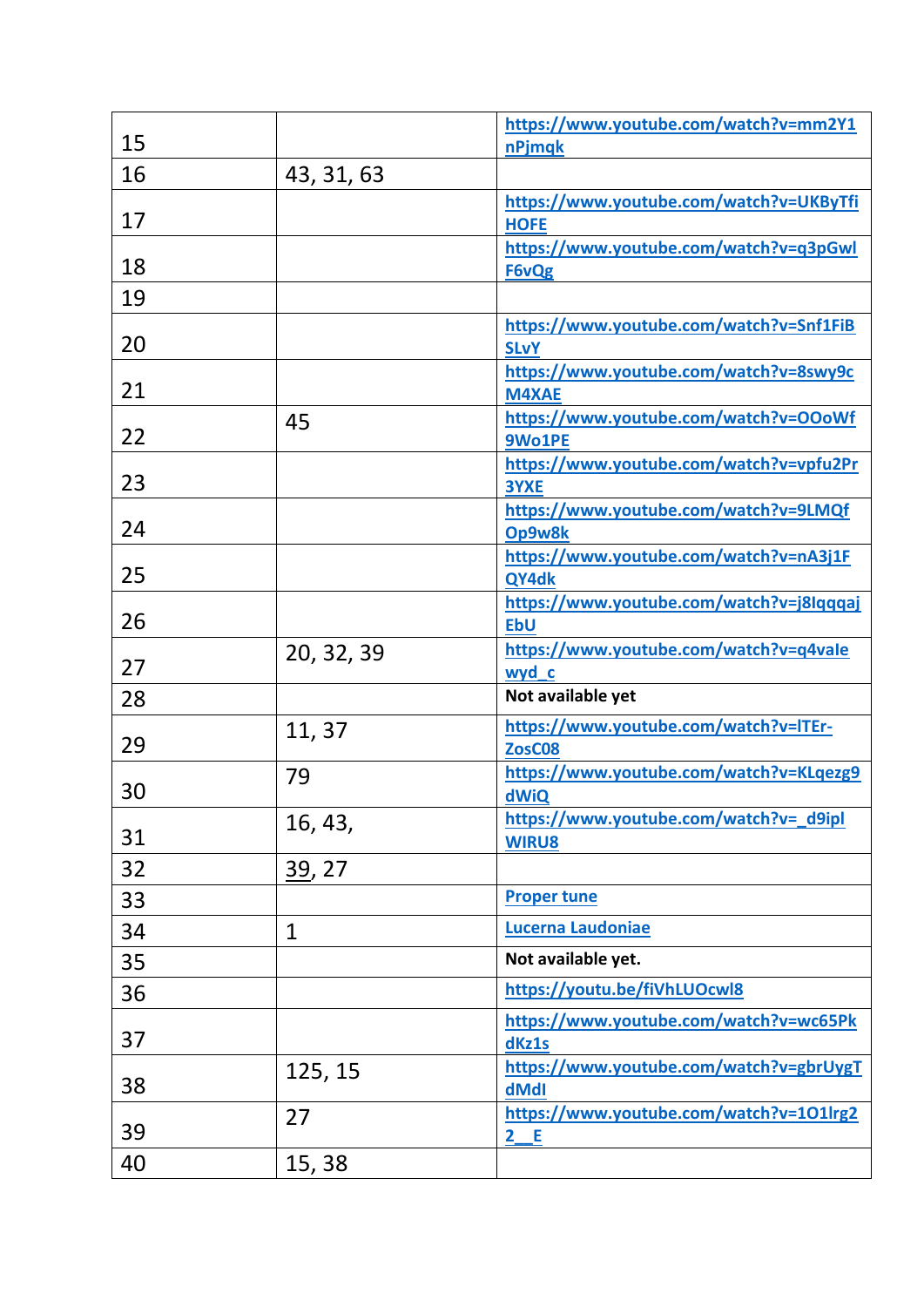|    |     | https://www.youtube.com/watch?v=OHin-   |
|----|-----|-----------------------------------------|
| 41 |     | fwbenE                                  |
|    |     | https://www.youtube.com/watch?v=EcEDPSf |
| 42 |     | <b>HhIM</b>                             |
|    | 63  | https://www.youtube.com/watch?v=wO3E0   |
| 43 |     | <b>VFjU7I</b>                           |
|    | 9   | https://www.youtube.com/watch?v=Lw9xsks |
| 44 |     | Lgw4                                    |
|    | 22  | https://www.youtube.com/watch?v=cR9NHX  |
| 45 |     | nbxlU                                   |
|    |     | https://www.youtube.com/watch?v=gbLakS  |
| 46 |     | <b>GuaVI</b>                            |
|    |     | https://www.youtube.com/watch?v=Oe86b   |
| 47 |     | molKas                                  |
|    |     | https://www.youtube.com/watch?v=tO_is6V |
| 48 |     | Pn <sub>3w</sub>                        |
|    |     | https://www.youtube.com/watch?v=-       |
| 49 |     | LnV0UiWMR8                              |
| 50 |     |                                         |
|    |     | https://www.youtube.com/watch?v=XOTTBL  |
| 51 |     | <b>5UQE8</b>                            |
|    |     | https://www.youtube.com/watch?v=B5llNa9 |
| 52 |     | 9jQg                                    |
|    |     | https://www.youtube.com/watch?v=cqHIf5D |
| 53 |     | YF <sub>2c</sub>                        |
|    |     | https://www.youtube.com/watch?v=oT9Z79  |
| 54 |     | <b>HoLVY Start at 1 minute 30 sec</b>   |
|    |     | https://www.youtube.com/watch?v=G2o27q  |
| 55 |     | pvfUc                                   |
|    |     | https://www.youtube.com/watch?v=FG9T8U  |
| 56 |     | mN6VY                                   |
|    |     | https://www.youtube.com/watch?v=_eE85f  |
|    |     | UVsUs Other versions incomplete or sing |
| 57 |     | wrong notes.                            |
|    |     | https://www.youtube.com/watch?v=5KtAraK |
| 58 |     | <b>Iscl</b>                             |
|    | 198 | https://www.youtube.com/watch?v=Sds1oH  |
| 59 |     | hFFSo                                   |
|    |     | https://www.youtube.com/watch?v=2WbAx   |
| 60 |     | oSjUqA                                  |
|    |     | https://www.youtube.com/watch?v=SWr0Dr  |
| 61 |     | <b>DewGM</b>                            |
|    |     | https://www.youtube.com/watch?v=wpQ 7z  |
| 62 |     | <b>xEmvc</b>                            |
|    | 43  | https://www.youtube.com/watch?v=SruIhVA |
| 63 |     |                                         |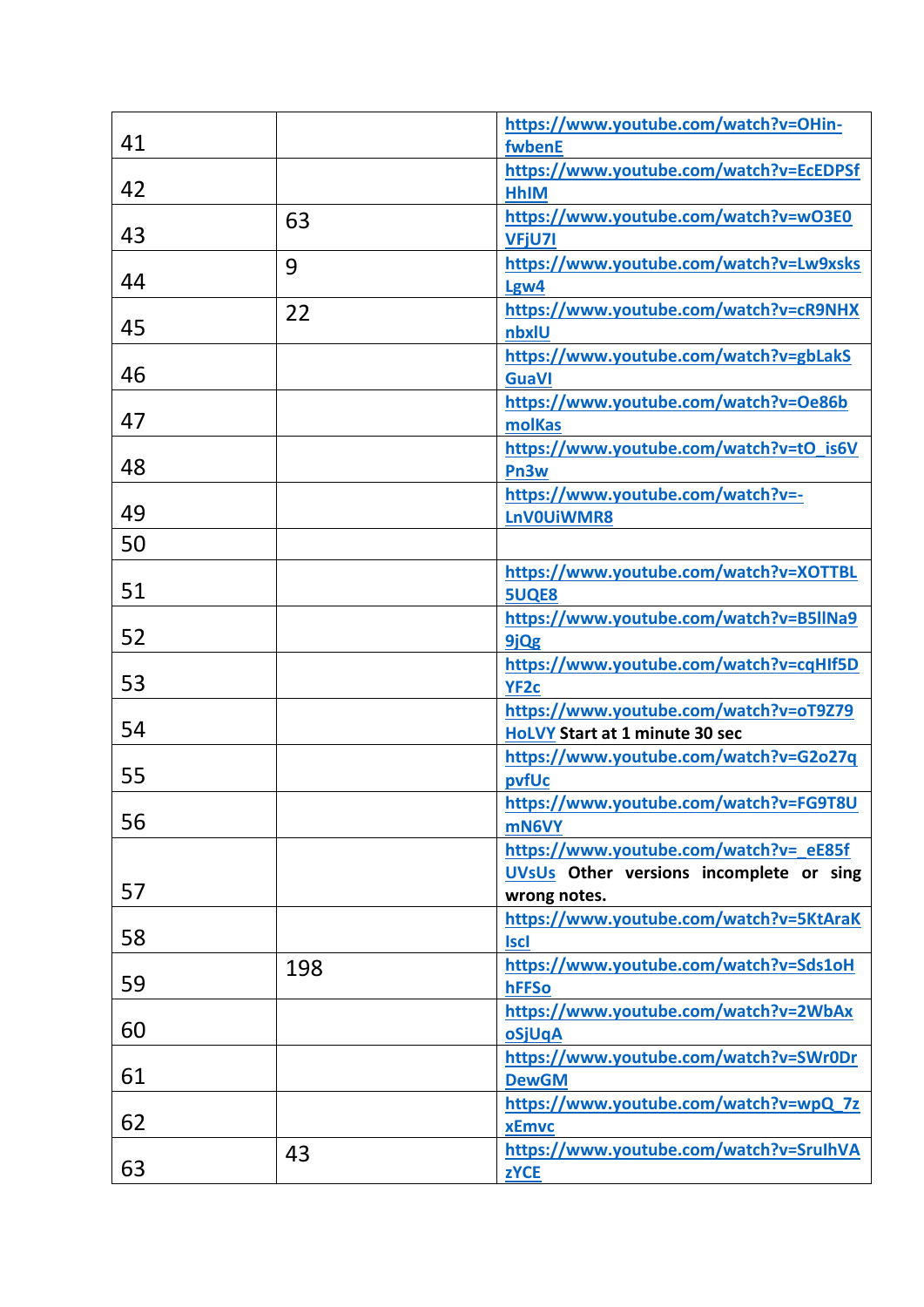| 64 | 88     | https://www.youtube.com/watch?v=JGGcqh<br><b>KShQ8</b>                                       |
|----|--------|----------------------------------------------------------------------------------------------|
| 65 |        |                                                                                              |
| 66 |        |                                                                                              |
| 67 |        |                                                                                              |
| 68 |        | <b>Nyland - without singing</b><br><b>Nyland with singing</b>                                |
| 69 |        |                                                                                              |
| 70 |        | <b>Non Dignus</b>                                                                            |
| 71 |        | No proper tune available yet but chorus is<br>same as By your Kingly Power. Verse different. |
| 72 |        | <b>Kingsfold</b>                                                                             |
| 73 |        |                                                                                              |
| 74 |        |                                                                                              |
| 75 |        | Only version on youtube starts at 5:50<br><b>Proper tune</b>                                 |
| 76 |        | <b>Trinity Song - proper tune</b>                                                            |
| 77 |        | <b>Proper tune</b>                                                                           |
| 78 |        |                                                                                              |
| 79 | 30     | https://www.youtube.com/watch?v=9-<br>D_aT8CXyc                                              |
| 80 |        | https://www.youtube.com/watch?v=xFll6flg<br><b>RGQ</b>                                       |
| 81 |        |                                                                                              |
| 82 | 65     | https://www.youtube.com/watch?v=INmYNc<br>Hr2Zw                                              |
| 83 |        |                                                                                              |
| 84 |        |                                                                                              |
| 85 |        |                                                                                              |
| 86 |        |                                                                                              |
| 87 |        | <b>Thaxted</b>                                                                               |
| 88 | 64     | https://www.youtube.com/watch?v=HxEUIJu<br><b>DQfA</b>                                       |
| 89 | 91, 63 | https://www.youtube.com/watch?v=OQv4EA<br><b>wMFoQ</b>                                       |
| 90 |        | https://www.youtube.com/watch?v=cbRQrJL<br><b>YQGU</b>                                       |
| 91 | 89     | https://www.youtube.com/watch?v=laI3cRtX<br>qRw                                              |
| 92 |        | Not available yet.                                                                           |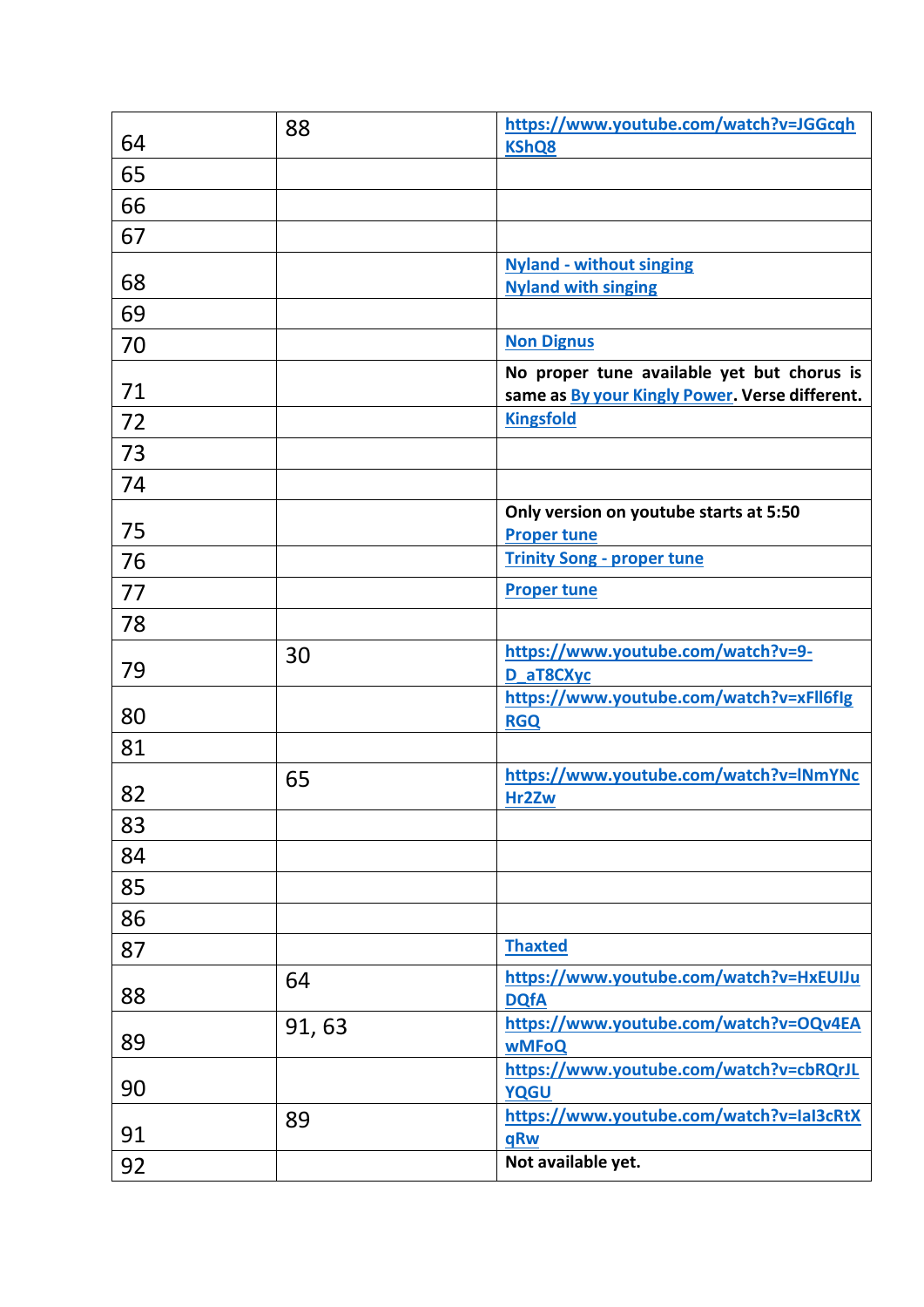| 93  | 11,96       |                                                        |
|-----|-------------|--------------------------------------------------------|
| 94  |             | https://www.youtube.com/watch?v=QdQGcl<br>Ff0N8        |
| 95  |             | https://www.youtube.com/watch?v=BINRq2<br>p eDE        |
| 96  | 11          | https://www.youtube.com/watch?v=2ALB6n<br>ywGmc        |
| 97  |             | https://www.youtube.com/watch?v=TsLXoek<br><b>yFJA</b> |
| 98  |             | https://www.youtube.com/watch?v=vST--<br><b>E8suls</b> |
| 99  |             |                                                        |
| 100 |             |                                                        |
| 101 |             | https://www.youtube.com/watch?v=JJiAEC1r<br><b>Nzs</b> |
| 102 |             | https://www.youtube.com/watch?v=TP-<br>tDv23ce8        |
| 103 |             | https://www.youtube.com/watch?v=XoL q6<br>cBN8E        |
| 104 |             | https://www.youtube.com/watch?v=z3nBvC<br>vDwT0        |
| 105 | 88          | https://www.youtube.com/watch?v=p3VuDr<br>3A0Hw        |
| 106 |             | https://www.youtube.com/watch?v=yxAbbA<br>K04WE        |
| 107 |             | https://www.youtube.com/watch?v=9wa79h<br>U3bMk        |
| 108 |             | <b>Well known</b>                                      |
| 109 | 64, 88, 109 | https://www.youtube.com/watch?v=Xwkca-<br>3GiM4        |
| 110 |             |                                                        |
| 111 |             | https://www.youtube.com/watch?v=ifSSAxm<br><b>oKLO</b> |
| 112 | 23, 111     | https://www.youtube.com/watch?v=TtqBAN<br><b>cWW54</b> |
| 113 |             | https://www.youtube.com/watch?v=mi34XV<br>uaEd8        |
| 114 | 63          | https://youtu.be/ADdSa3Z_GI8                           |
| 115 |             | https://www.youtube.com/watch?v=nrmgl_h<br>E414        |
| 116 |             | https://www.youtube.com/watch?v=TwqedC<br>3tXQ8        |
| 117 |             | Not available yet. Translation of hymn 118             |
| 118 |             | https://youtu.be/iq5CKlOyeMk                           |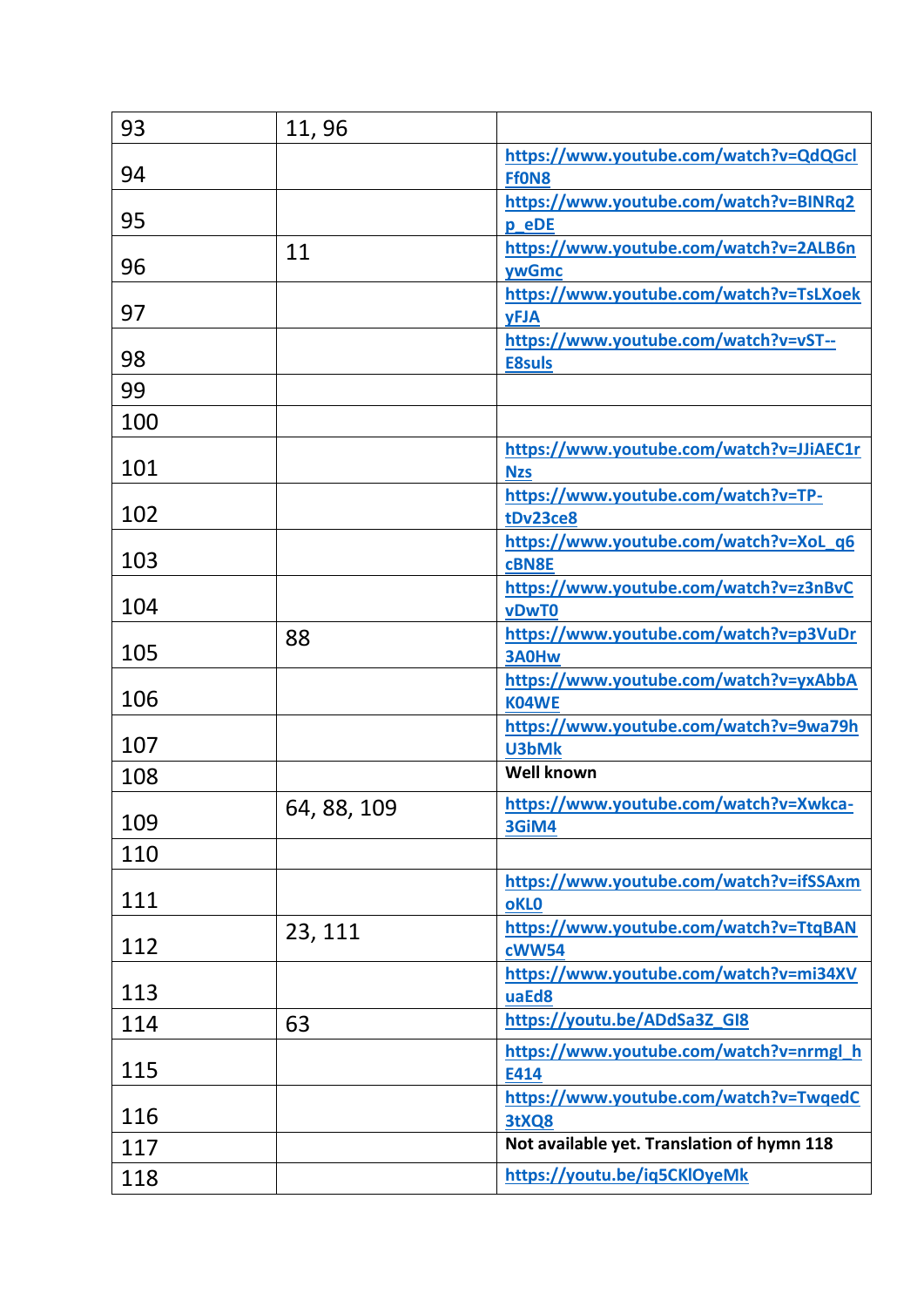| 119 |         | Translation of hymn 120. Not available.            |
|-----|---------|----------------------------------------------------|
| 120 |         | https://youtu.be/OAi6T7tQruE                       |
| 121 |         |                                                    |
| 122 |         | https://youtu.be/LXSTT2vSyZs                       |
| 123 |         | Translation of hymn 124. Not available.            |
| 124 |         | https://youtu.be/CAmydVsNMqM                       |
| 125 | 38      | https://www.youtube.com/watch?v=gbrUygT<br>dMdI    |
| 126 |         |                                                    |
| 127 |         |                                                    |
| 128 |         | <b>Conditor Alme Tune</b>                          |
| 129 |         | tune: St Thomas                                    |
| 130 |         | <b>Tune: Nun der Heiden Heiland</b>                |
| 131 |         | <b>Tune: Winchester New</b>                        |
| 132 |         |                                                    |
| 133 |         |                                                    |
| 134 |         |                                                    |
| 135 |         |                                                    |
| 136 |         |                                                    |
| 137 |         |                                                    |
| 138 |         |                                                    |
| 139 |         |                                                    |
| 140 |         | <b>Gloriosi Salvatoris - tune different words</b>  |
| 141 |         |                                                    |
| 142 |         | <b>Puer nobis</b>                                  |
| 143 | 65,     | <b>Not available</b>                               |
| 144 |         | <b>Tune: In Dulci Iubilo</b>                       |
| 145 |         | <b>Proper tune</b>                                 |
| 146 |         |                                                    |
| 147 | 64, 109 |                                                    |
| 148 | 72      | <b>Traditional melody - While shephers watched</b> |
| 149 |         | <b>O Little Town of Bethlehem - Traditional</b>    |
| 150 |         |                                                    |
| 151 |         |                                                    |
| 152 |         |                                                    |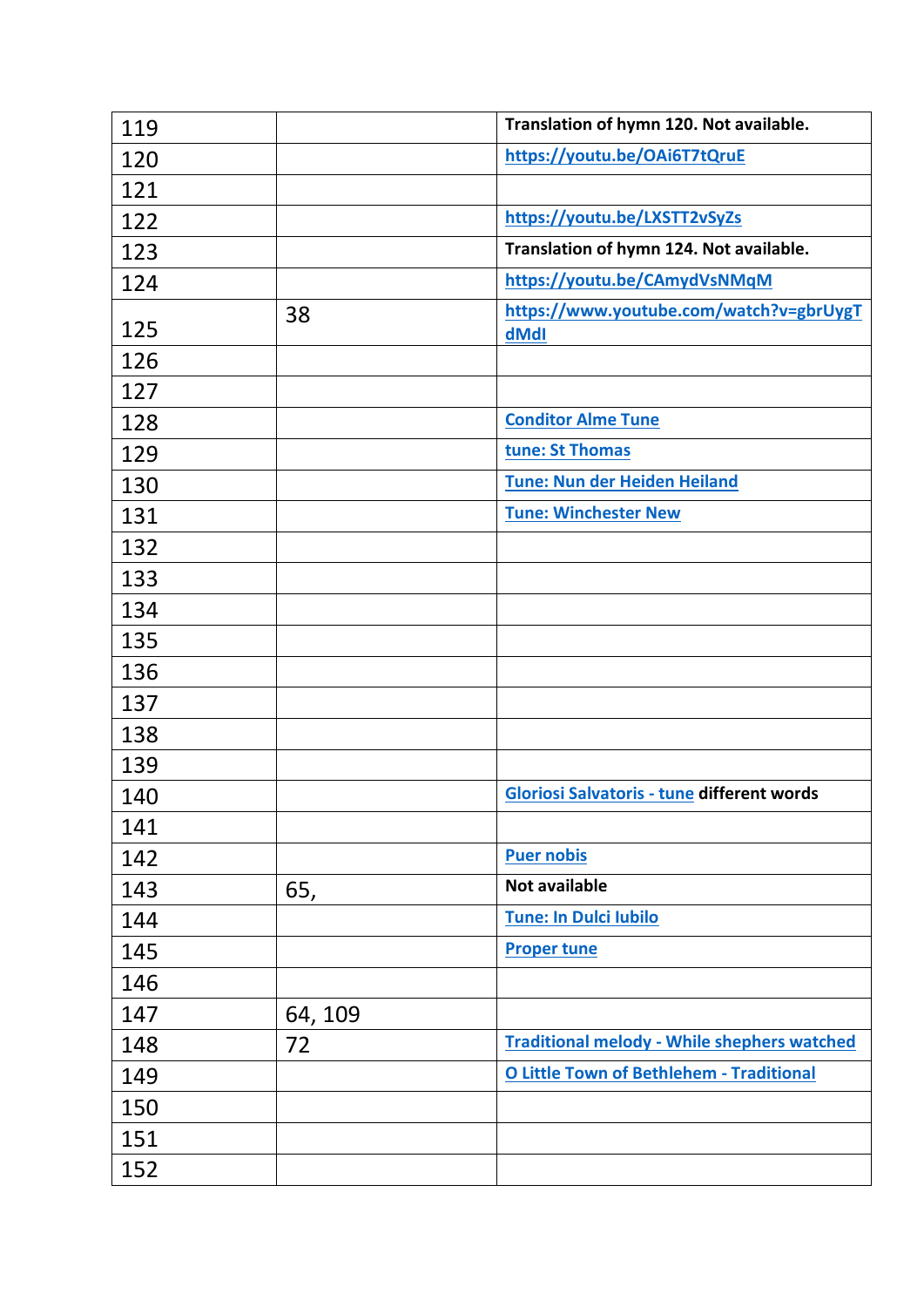| 153 |          | https://youtu.be/pHN8UAk6Yow                                                                                                                   |
|-----|----------|------------------------------------------------------------------------------------------------------------------------------------------------|
| 154 |          |                                                                                                                                                |
| 155 |          |                                                                                                                                                |
| 156 |          |                                                                                                                                                |
| 157 |          | https://youtu.be/zuFN3wTpZ-s                                                                                                                   |
| 158 |          | https://youtu.be/3kPkjghup8E                                                                                                                   |
| 159 | 59       | https://youtu.be/-4W_CLRW9Lo                                                                                                                   |
| 160 |          | <b>Gregorian - St Bernard of Clairvaux - Jesu dulcis</b><br>memoria. Only available with proper tune in<br>latin. 2 <sup>nd</sup> tune Bourbon |
| 161 |          | <b>St Bernard tune</b>                                                                                                                         |
| 162 |          | <b>Herzliebster Jesu</b>                                                                                                                       |
| 163 |          | Not available yet                                                                                                                              |
| 164 |          | Erhalt uns, Herr - Johann Sebastian Bach                                                                                                       |
| 165 |          | <b>Rockingham</b>                                                                                                                              |
| 166 |          |                                                                                                                                                |
| 167 |          | <b>Heinlein</b>                                                                                                                                |
| 168 |          |                                                                                                                                                |
| 169 |          |                                                                                                                                                |
| 170 |          | Rockingham same melody as 165                                                                                                                  |
| 171 |          | <b>St Flavian</b>                                                                                                                              |
| 172 |          | Tune: Finita iam sunt Proelia (skip alleluias at<br>beginning) OR<br>Battle is O'er, Hell's Armies Flee (2 Alleluias at<br>end of each verse)  |
| 173 | 177, 187 | Lasst uns erfreuen - Vigiles et Sancti                                                                                                         |
| 174 |          | <b>By Your Kingly Power - James McAuley</b>                                                                                                    |
| 175 |          | O Filii et Filiae Or 2 <sup>nd</sup> version<br><b>Tune: Gelobet sei Got</b>                                                                   |
| 176 | 175      | O Filii et Filiae                                                                                                                              |
| 177 | 173, 187 | Lasst uns erfreuen - Vigiles et Sancti                                                                                                         |
| 178 | 175      | <b>Gelobt sei Gott tune</b>                                                                                                                    |
| 179 |          | <b>Tune: Salzburg</b>                                                                                                                          |
| 180 |          | <b>Lyra Davidica</b>                                                                                                                           |
| 181 | 182      | Concordi Laetitia Slighhtly different words                                                                                                    |
| 182 |          | <b>Concordi Laetitia</b>                                                                                                                       |
| 183 |          | <b>Orientis Partibus</b>                                                                                                                       |